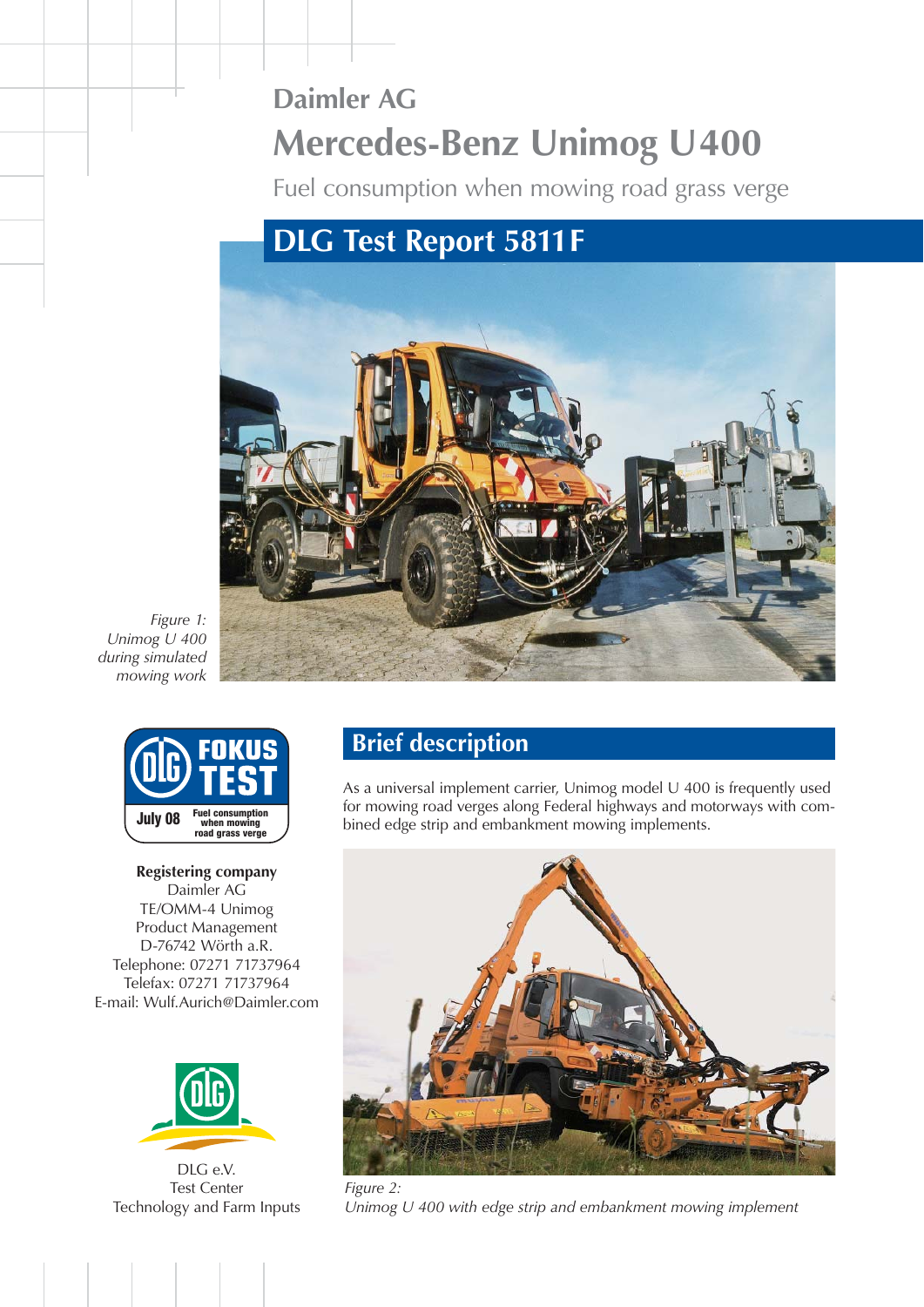#### **Content of the test**

The fuel consumption during mowing work was simulated in the DLG Test Centre's Powermix process using the dynamometer car.

For comparison purposes, the same measurement drives were carried out with three agricultural tractors. In the result tables, the comparison

tractors are designated reference 1 to reference 3. In this case, references 1 and 3 are standard tractors with an output range from 110 to 120 kW and infinitely variable gearbox (emission level TIER II), whilst reference 2 is a system tractor in the output range of over 150 kW (emission level TIER III).

A U 400 with automated manual gearbox (electronic drive control) and hydrostatic auxiliary travel drive was used for the mowing work simulation.

## **Evaluation – Short Version**

| <b>Tested criterion</b>                                                                         |                                                                    |              | Test result Evaluation |  |  |  |  |
|-------------------------------------------------------------------------------------------------|--------------------------------------------------------------------|--------------|------------------------|--|--|--|--|
| Specific fuel consumption during simulated mowing work with reference to the reference tractors |                                                                    |              |                        |  |  |  |  |
|                                                                                                 | $-$ In working range gear 6                                        | Very good    | $^{++}$                |  |  |  |  |
|                                                                                                 | - With hydrostatic gearbox in road gear 2, 100% pump slewing angle | Satisfactory |                        |  |  |  |  |
|                                                                                                 | With hydrostatic gearbox in road gear 3, 70% pump slewing angle    | Good         |                        |  |  |  |  |

Evaluation scale:  $++/+/-$  /  $\bigcirc$  /  $-/-$  ( $\bigcirc$  = standard)

# **Specifications**

| <b>Unimog U 400</b>              |          |            |  |  |  |  |
|----------------------------------|----------|------------|--|--|--|--|
| Rated engine power*              | 175 kW   |            |  |  |  |  |
| Rated speed*                     |          | 2200 1/min |  |  |  |  |
| <b>Emission level</b>            | Euro4    |            |  |  |  |  |
| Kerb weight                      | 7090 kg  |            |  |  |  |  |
| Permissible gross vehicle weight | 12500 kg |            |  |  |  |  |
| Permissible trailed load         | 27500 kg |            |  |  |  |  |
| Wheel base                       | 3080 mm  |            |  |  |  |  |

\* Manufacturer specifications, measurement of pto power not possible due to technical test rig limitations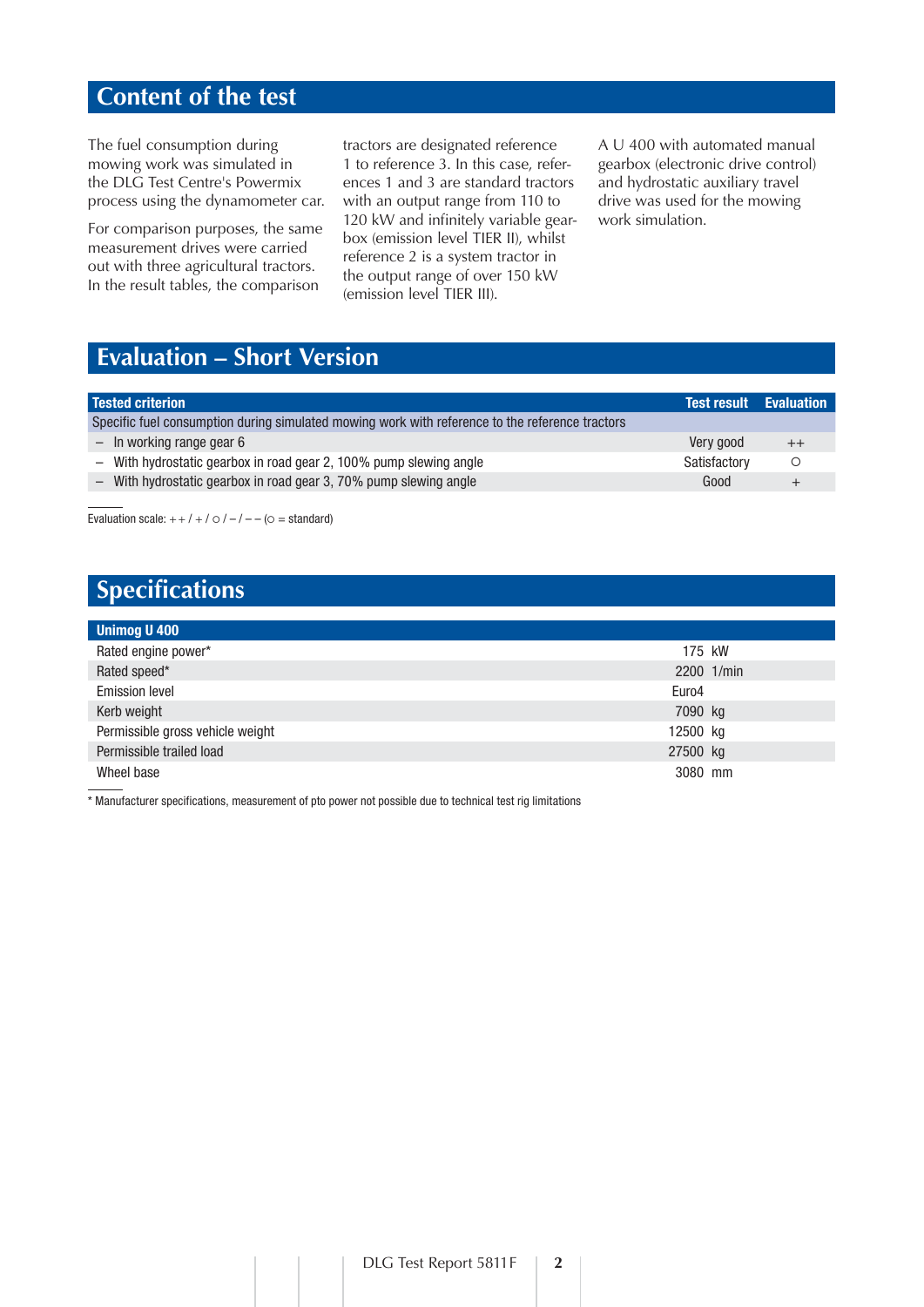#### **Measuring Method**

Both PTO output and hydraulic output were demanded from the Unimog and the reference tractors via the Powermix module for the fuel consumption measurements during simulated mowing work. The drawbar load was applied using the measuring vehicle. A cycle consisting of alternating loads, whose output requirements corresponded to those of a combined mowing implement (edge strip and embankment mower) with power take-off, was used for the measurement drives. In this case, the PTO output is usually transformed into hydraulic energy on the implement side to drive the mulching heads, whilst the vehicle's work hydraulics are used directly to control the boom movements.

The described cycle corresponds roughly to mowing work along an avenue or a Federal highway with guardrail (posts). In this case, the work hydraulics are pressurised at each obstacle (tree, post), when the booms are actuated to avoid the obstacles (grey curve). Whilst driving past the obstacle, the blade shaft output (PTO output) falls slightly (red curve). Whilst working on the flat, relatively low, constant drawbar load occurs due to the mulching heads' resistance in the vegetation (blue curve). The drawbar load only increases during the final third of the measurement



#### *Figure 3:*

*Cycle with varying load for simulation of mowing work*

drive, falling back to the constant, basic load again at the end. This may, for example, be caused by a slight incline or decline (blue curve). The Powermix module was attached at the rear of the reference tractors, and at the front of the Unimog. The run-in phase in the cycle was not taken into consideration in evaluating and calculating the mean values. In practice, both the Unimog U 400 and tractors as of

approx. 110 kW can use this type of combination mower. The operational weights vary slightly in this case. To approximate the real operating conditions, both the Unimog and the tractors were ballasted up to their effective operational weight.

#### *Table 1:*

*Gross weight of the tractors for the mower simulation* 

|                                               | <b>Reference 1</b> | <b>Reference 2</b> | <b>Reference 3</b> | - Unimoa U 400 |
|-----------------------------------------------|--------------------|--------------------|--------------------|----------------|
| Gross weight with ballast and Powermix module | 10,330 kg          | 10,370 kg          | 9830 kg            | 10,325 kg      |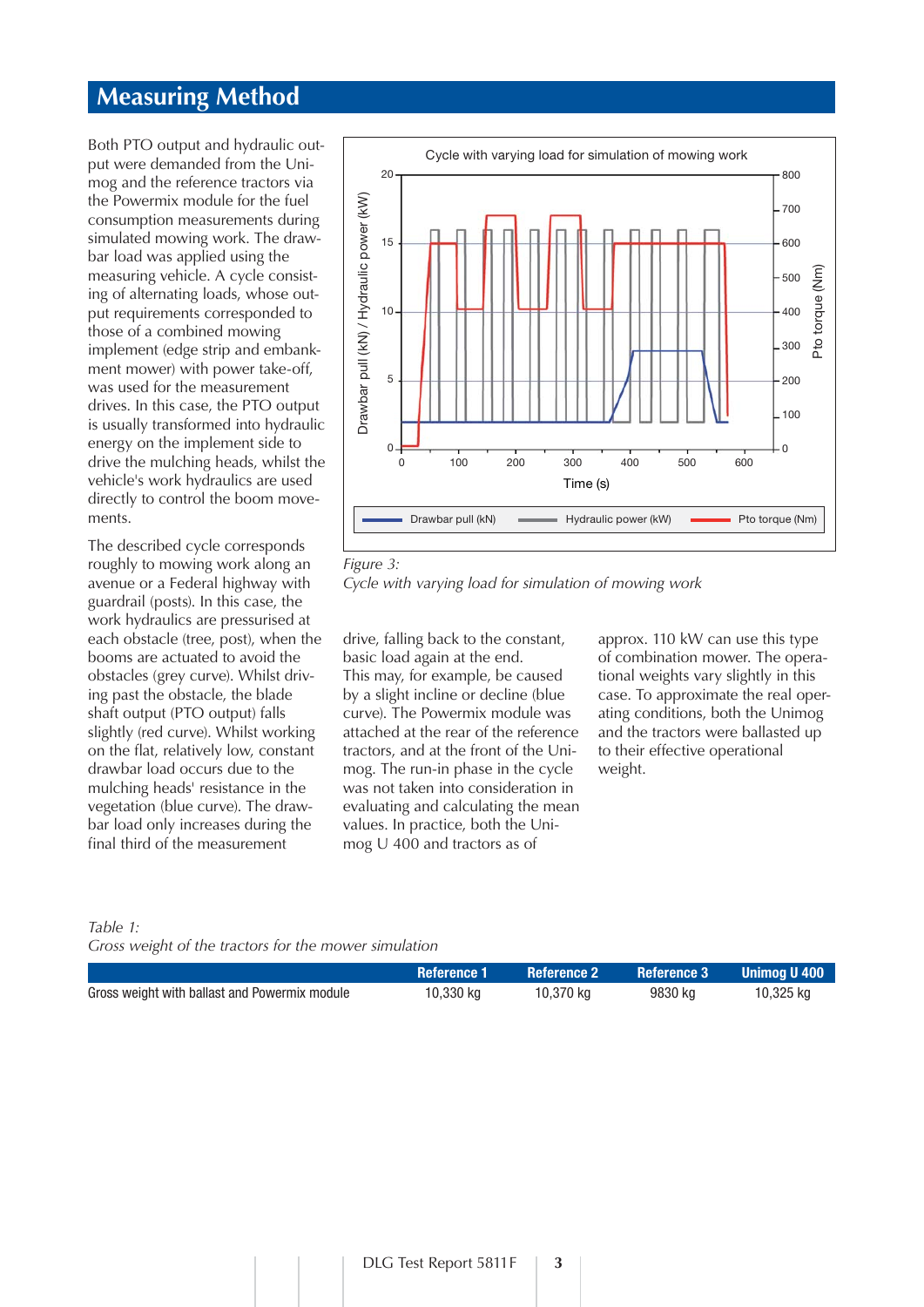## **Test results and individual evaluations**

#### **Mowing work simulation**

During the simulated mowing work, the Unimog was measured in 3 gearbox variants:

- Manual gearbox, working range gear 6
- Hydrostatic gearbox in road gear 2, 100% pump slewing angle
- Hydrostatic gearbox in road gear 3, 70% pump slewing angle

The engine speed was set to a practical PTO speed of approx. 700 rpm. The mean, resulting vehicle speed during the cycle was then approx. 5.3 km/h. In the case

of the reference tractors, the PTO speed was also set to approx. 700 rpm, the appropriate gearbox setting was selected for the corresponding vehicle speed.

Figure 4 shows that the specific consumption values achieved by the Unimog U 400 in all three gearbox settings are considerably lower than those of reference tractors 1 and 2. On average, they only differ insignificantly from the values of reference tractor 3.

Comparison of the absolute fuel consumptions shows that the Unimog's consumption does not deviate significantly from that of reference tractor 1, even in the most unfavourable gearbox setting,

"hydrostatic, 100% pump slewing angle", but lies significantly below the consumption achieved by reference tractor 2. Reference tractor 3 had the lowest rated output and therefore also the lowest fuel consumption. The different hourly consumptions in the case of the Unimog are attributable to the lower efficiency of the hydrostatic gearbox in comparison with the purely mechanical travel drive (gear L6).



*Mean specific fuel consumption over the cycle time during mowing work simulation\*\**

*Mean hourly fuel consumption over the cycle time during mowing work simulation\*\**

 $*$  PSA = pump slewing angle

\*\* Powermix-simulation, mean value of cycle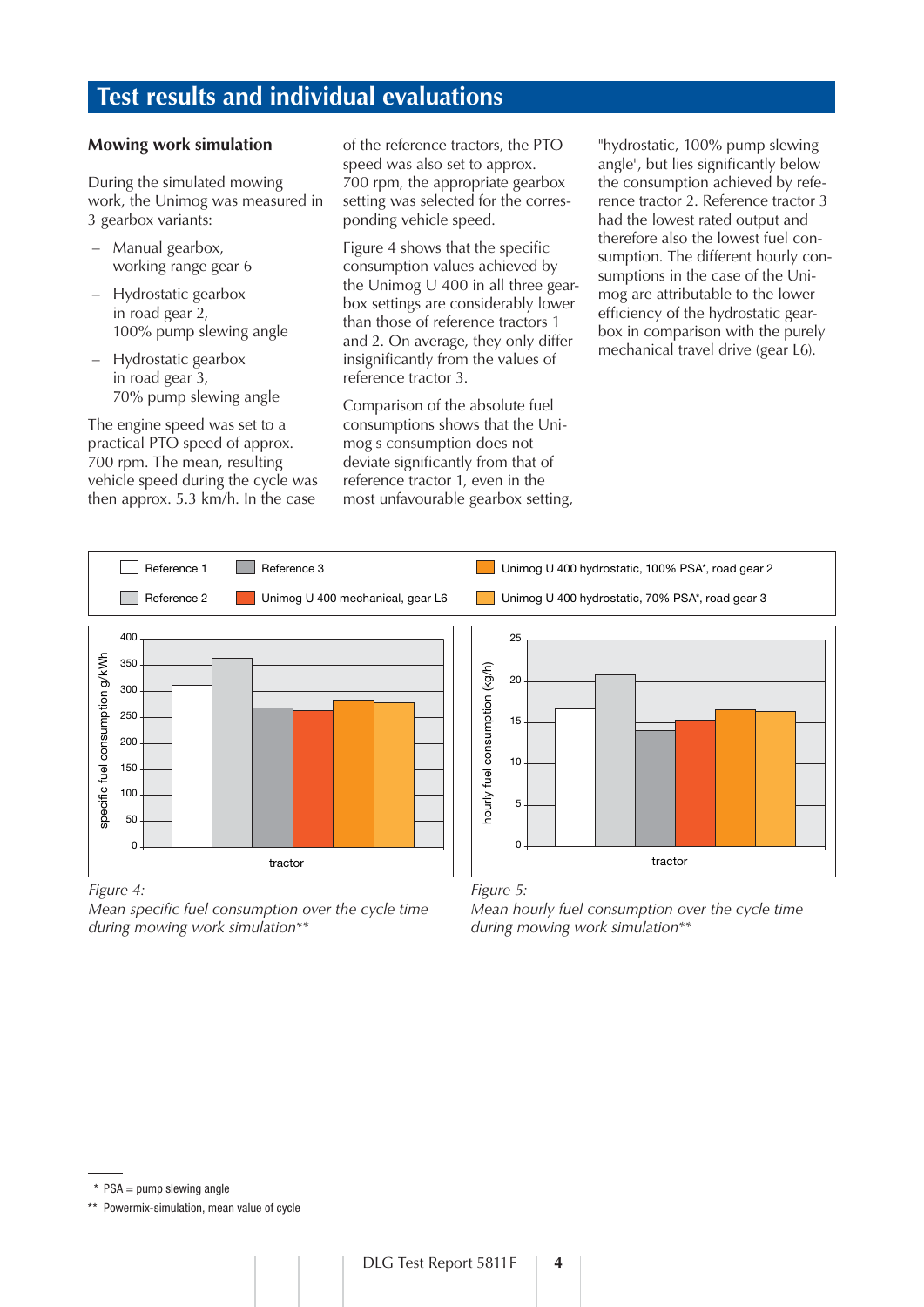# **Become a member of the DLG**

# Master your future successfully

A free extra is Free admission included! DLG **ELAGRI<br>TECHNICA<br>2007** ree admission DLG **EST** DLG **DLG-Feldtage** NEW as of 2007 **EuroTier** im Griff? **DLG-newsletter** times per 4 times per year

www.DLG.org/Mitgliedschaft

**RANCH**